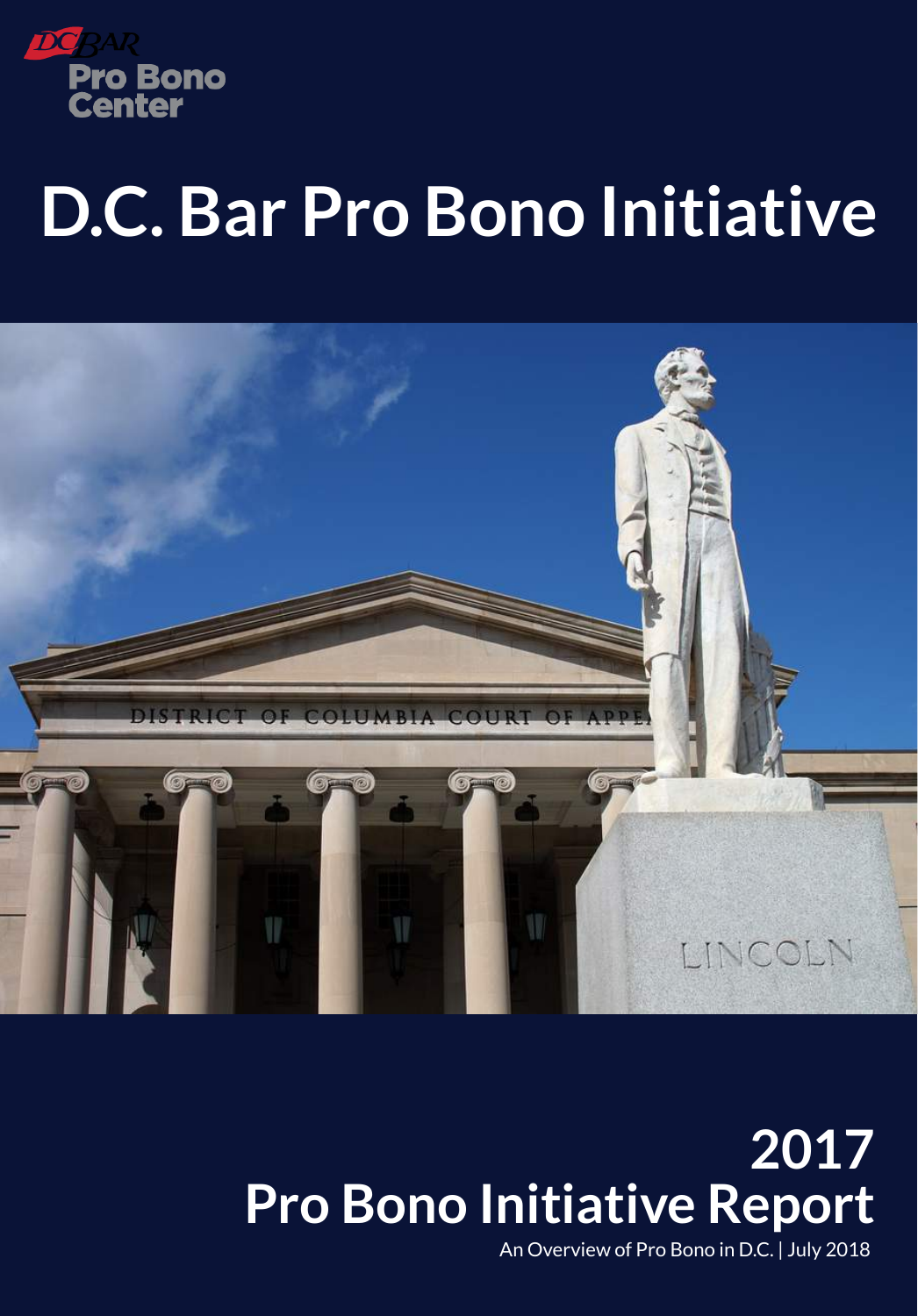### **OUR MISSION**



#### **The Pro Bono Initiative's mission is to improve the delivery of pro bono legal services in the District of Columbia. Signatory Firms agree to:**



Set a minimum pro bono goal for the firm's D.C. office (3% or 5% of total client billable hours, or alternatively, an average of 60 or 100 hours per lawyer each year).



**2.** Manage to the pro bono goal.



Sign up for, and/or develop, specific pro bono opportunities that help D.C.'s indigent population.

**4.** Report the firm's D.C. office results to the D.C. Bar Pro Bono Center.

#### **The D.C. Bar Pro Bono Initiative is a unique, aspirational pro bono standard for D.C. firms.**



In 2001, 41 of the District's largest law firms joined the D.C. Bar Pro Bono Initiative ("Initiative") and pledged to provide pro bono legal services at specified levels.\*



The number of Signatory Firms has varied over the years due in part to mergers. Peak participation occurred in 2009, when all 64 Signatory Firms responded to the survey.



In April 2018, the D.C. Bar Pro Bono Center circulated a survey to all 64 Signatory Firms, gathered survey responses, and aggregated the statistics in this report. This reporting year, 59 Signatory Firms responded to the survey, at  $least in part.*$ 

### **OUR BACKGROUND**



The Initiative's standards were created by, and are used with permission from, the Pro Bono Institute and modeled on the Institute's Law Firm Pro Bono Challenge®: http://www.probonoinst.org/resources/what-counts/. The D.C. Bar Pro Bono Center thanks the Pro Bono Institute for permission to use and affiliate with the Law Firm Pro Bono Challenge®. The Law Firm Pro Bono Challenge® name is the property of the Pro Bono Institute and may not be further used or cited, in whole or in part, without prior written permission from the Pro Bono Institute.

\*\* Some firms have policies against providing information on their number of billable hours. As was the case last year, not all firms responded to all questions.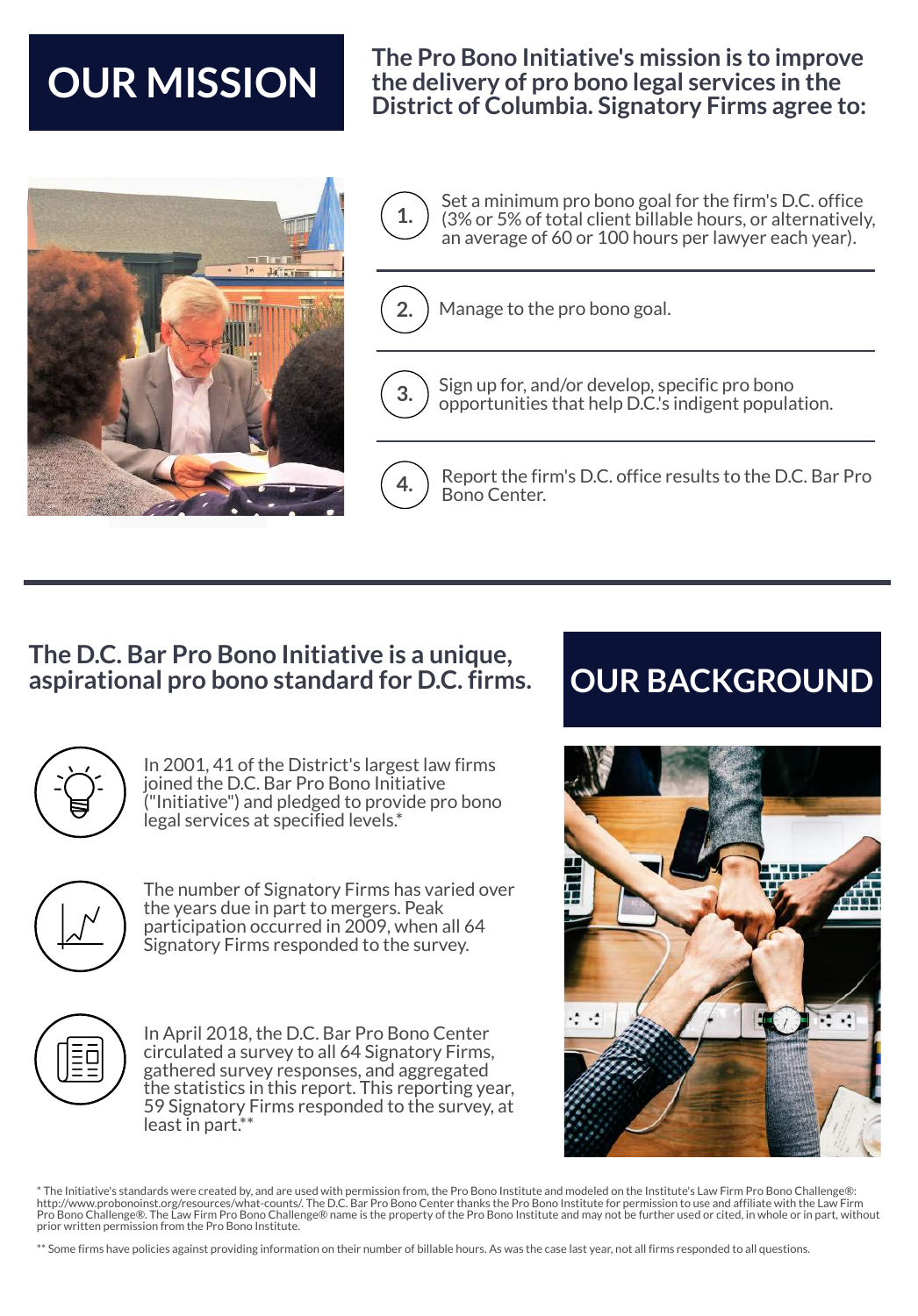# **CONTENTS**

| .Page 2  |
|----------|
|          |
|          |
|          |
|          |
|          |
| Page 7.  |
|          |
|          |
| Page 10. |
|          |

### Appendix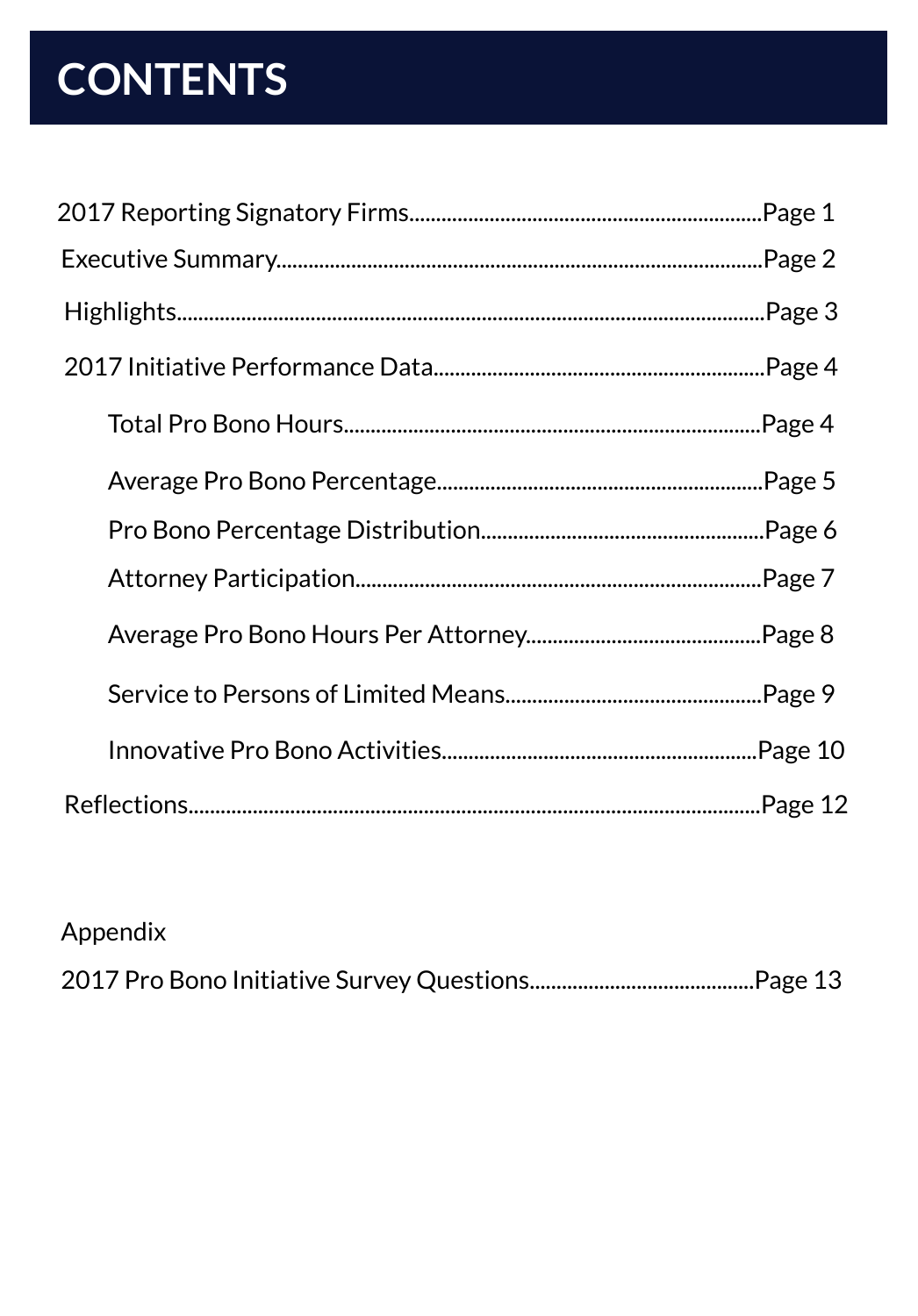# **2017 Reporting Signatory Firms**

The D.C. Bar Pro Bono Center thanks the Signatory Firms whose commitment to pro bono service is reflected in this Pro Bono Initiative Report.\*\*\* We look forward to reporting a renewed and increased level of commitment next year.

| Akin Gump Strauss Hauer & Feld LLP                     | King & Spalding LLP                        |  |
|--------------------------------------------------------|--------------------------------------------|--|
| Arent Fox PLLC                                         | Kirkland & Ellis LLP                       |  |
| Arnold & Porter LLP                                    | <b>K&amp;L Gates LLP</b>                   |  |
| <b>Baker Botts LLP</b>                                 | Latham & Watkins LLP                       |  |
| Beveridge & Diamond                                    | Mayer Brown LLP                            |  |
| <b>Blank Rome LLP</b>                                  | McDermott, Will & Emery LLP                |  |
| Bryan Cave LLP                                         | Miller & Chevalier Chartered               |  |
| Cooley LLP                                             | Mintz Levin Cohn Ferris Glovsky & Popeo PC |  |
| Cleary Gottlieb Steen & Hamilton LLP                   | Morgan Lewis & Bockius LLP                 |  |
| Covington & Burling LLP                                | Morrison & Foerster LLP                    |  |
| Crowell & Moring LLP                                   | Nixon Peabody LLP                          |  |
| Davis Wright Tremaine LLP                              | O'Melveny & Myers LLP                      |  |
| Debevoise & Plimpton LLP                               | Orrick, Herrington & Sutcliffe LLP         |  |
| Dechert LLP                                            | Paul, Hastings, Janofsky & Walker LLP      |  |
| <b>DLA Piper US LLP</b>                                | Perkins Coie LLP                           |  |
| Drinker Biddle & Reath LLP                             | Pillsbury Winthrop Shaw Pittman LLP        |  |
| Duane Morris LLP                                       | Reed Smith LLP                             |  |
| Epstein Becker & Green                                 | Ropes & Gray LLP                           |  |
| Eversheds Sutherland US LLP                            | Shearman & Sterling LLP                    |  |
| Finnegan, Henderson, Farabow, Garrett &<br>Dunner, LLP | <b>Sidley Austin LLP</b>                   |  |
| Foley & Lardner LLP                                    | Skadden, Arps, Slate, Meagher & Flom LLP   |  |
| Gibson, Dunn & Crutcher LLP                            | Steptoe & Johnson LLP                      |  |
| Goodwin Procter LLP                                    | Venable LLP                                |  |
| Hogan Lovells US LLP                                   | Vinson & Elkins LLP                        |  |
| Holland & Knight LLP                                   | <b>Wiley Rein LLP</b>                      |  |
| Hunton & Williams LLP                                  | Williams & Connolly LLP                    |  |
| Jenner & Block LLP                                     | WilmerHale LLP                             |  |
| Jones Day LLP                                          | Winston & Strawn LLP                       |  |
| Kelley Drye & Warren LLP                               | Zuckerman Spaeder LLP                      |  |

\*\*\* 64 Signatory Firms were sent the PBI survey, and 59 Signatory Firms reported their progress. Dentons US LLP; Fried, Frank, Harris, Shriver & Jacobson LLP; Norton<br>Rose Fulbright LLP; Squire Patton Boggs LLP; and Weil Go

Kilpatrick Townsend & Stockton LLP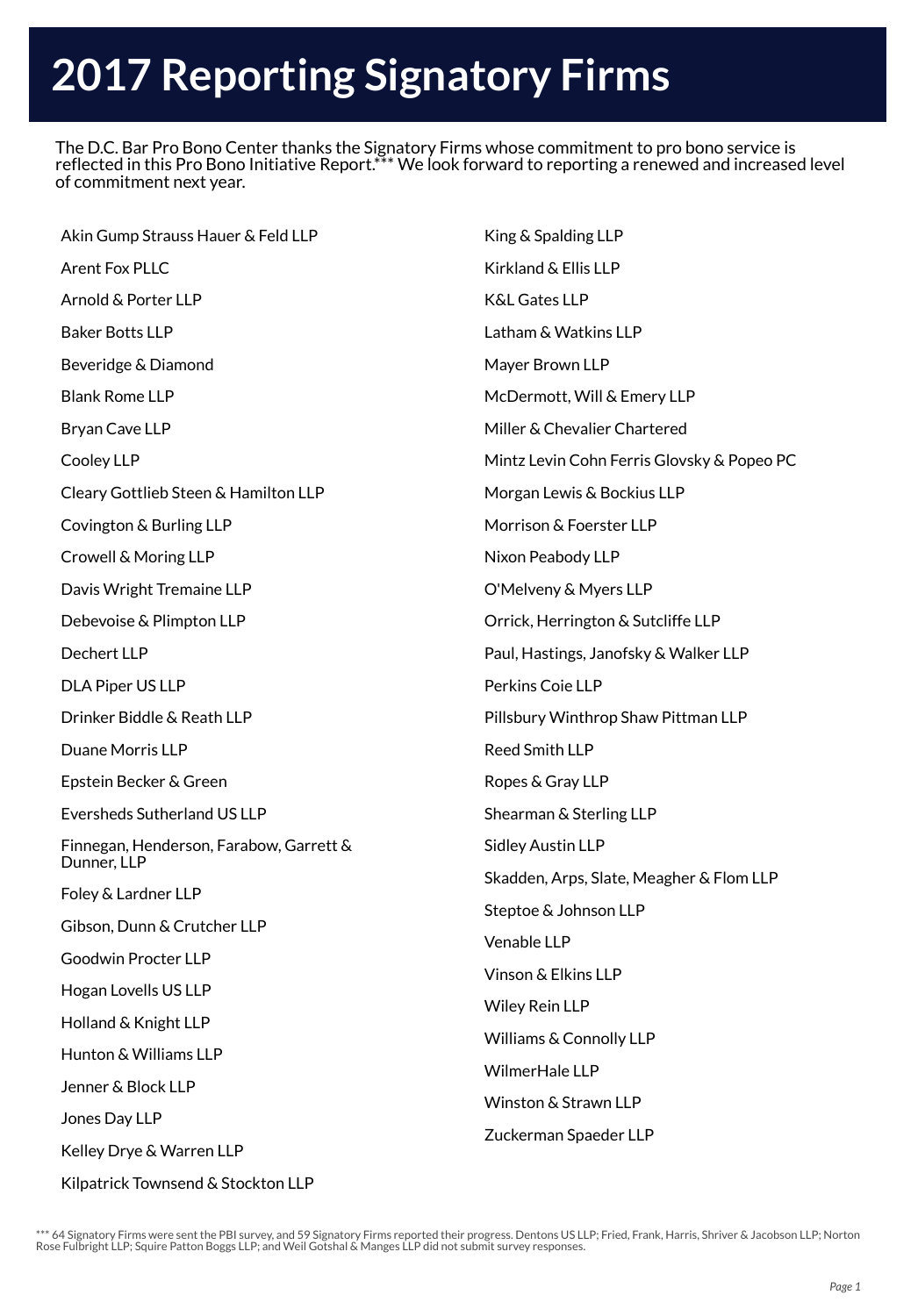# **2017 EXECUTIVE SUMMARY**

The 2017 Pro Bono Initiative Report examines the 2017 calendar year pro bono performance of reporting firms signing on to the D.C. Bar Pro Bono Initiative. Signatory Firms have committed to contribute 3% or 5% (or alternatively, 60 or 100 hours per attorney) of their annual total paying client billable hours to pro bono activities and report their performance to the D.C. Bar Pro Bono Center each year.



### **Overall Performance**

Total pro bono hours increased significantly in 2017. 59 firms reported performing an aggregated total of 916,850 hours of pro bono work in 2017, an approximate 6% increase in total pro bono hours from the same 59 firms in 2016.



### **Attorney Participation**

The percentage of attorneys engaged in pro bono decreased slightly in 2017. The participation rate was 80% in 2017, down from 81% in 2016. The total number of attorneys participating in pro bono decreased in 2017 from 8,874 to 8,128 attorneys.



#### **Pro Bono for Those of Limited Means**

In 2017, firms reported approximately 598,394 pro bono hours for those of limited means or organizations serving them. Collectively, 65% of all pro bono time provided by reporting Signatory Firms was devoted to those of limited means or organizations serving them.



### **Innovative Activities**

Several firms reported on their engagement in one or more new pro bono activities in D.C., including: a partnership with a corporate inhouse department (10); a D.C. office-wide signature project (10); a rotation/fellowship/externship program (7); or other (9).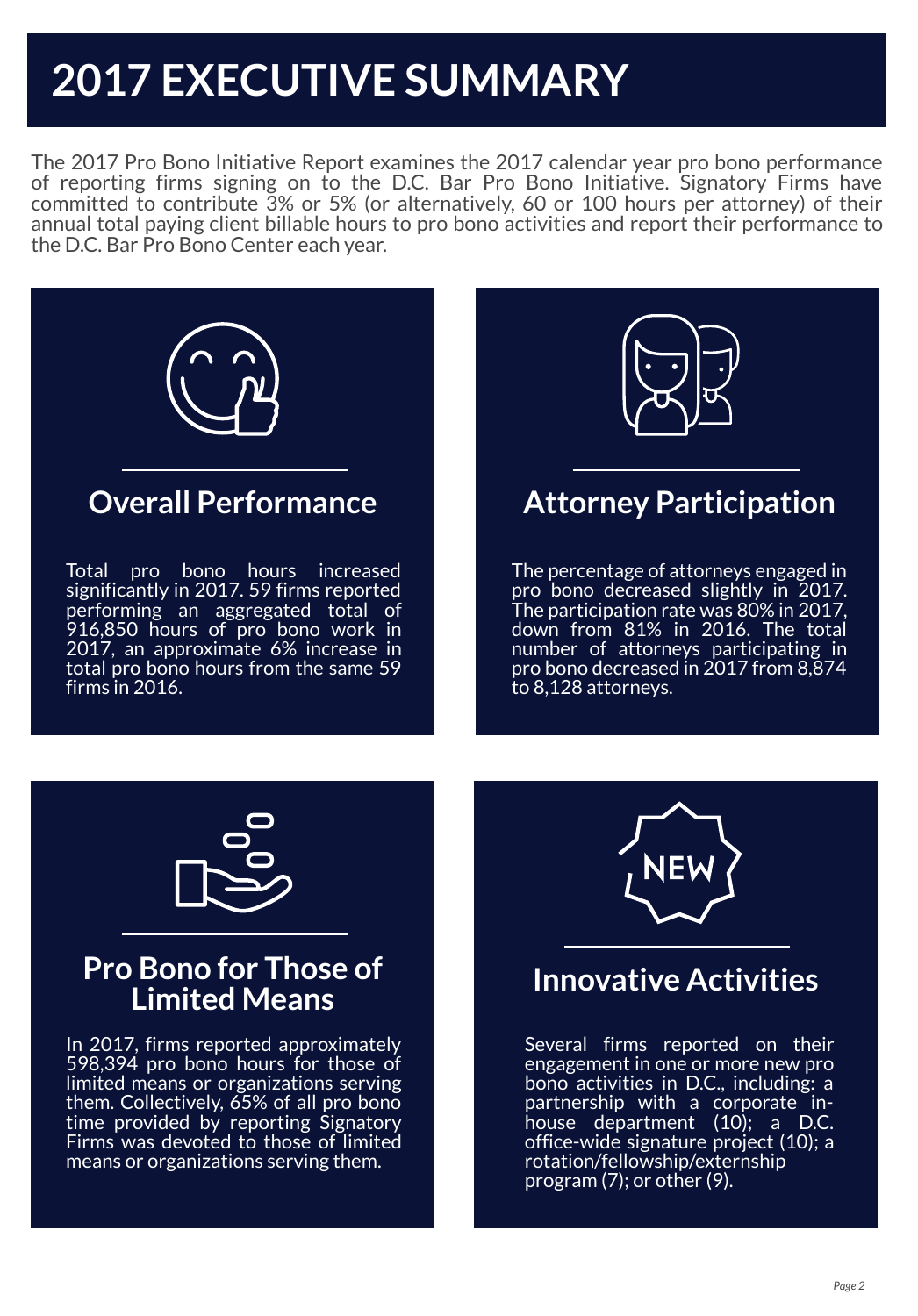2017 Highlights

Average Pro Bono Hours as a Percentage of **Billable** Hours



**9 0**

Pro Bono Percentage Devoted to Persons of **Limited Means or Organizations That Serve Them** 

**6 5 %**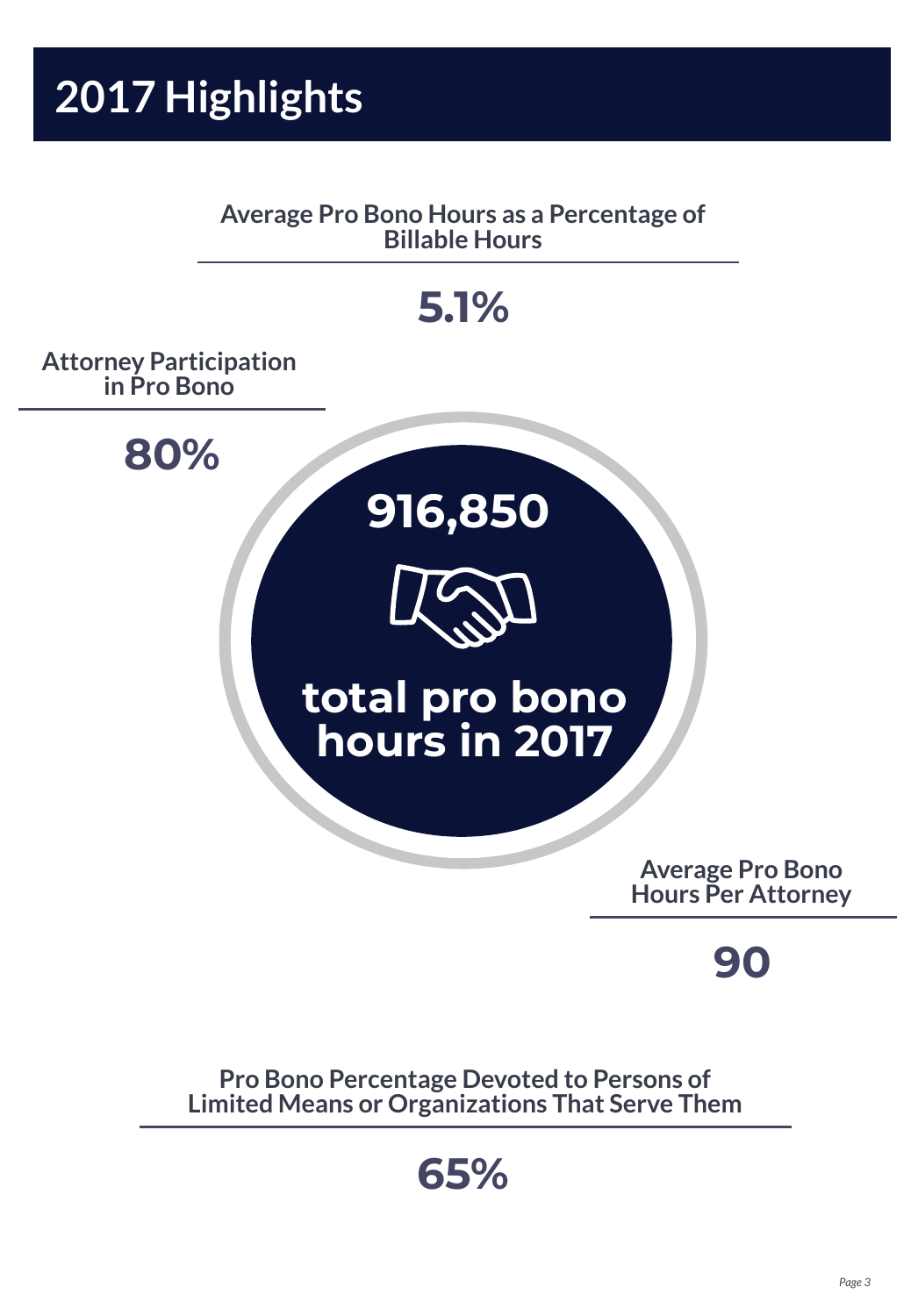#### **Total Pro Bono Hours**

of pro bono service -- approximately 64,564 hours more than in 2016, when 59 firms reported an aggregated total of 852,286 pro bono hours. **916,850 hours** In 2017, 59 firms performed an aggregated total of

Total pro bono hours **increased** in 2017,

despite the decrease in the number of reporting Signatory Firms.\*\*\*\*

Total Number of Pro Bono Hours by Year



In a year-to-year comparison, the 59 firms that provided both their 2016 and 2017 progress figures reported a total of 863,407 pro bono hours in 2016 and 916,850 pro

### bono hours in <sup>2017</sup> -- an approximate **6% increase.**

<sup>\*\*\*\*</sup>Although 59 Signatory Firms reported their progress in 2017 (the same number as in 2016), four new Signatory Firms joined the Pro Bono Initiative in 2017 (and<br>provided 2016 figures to allow for their inclusion in any y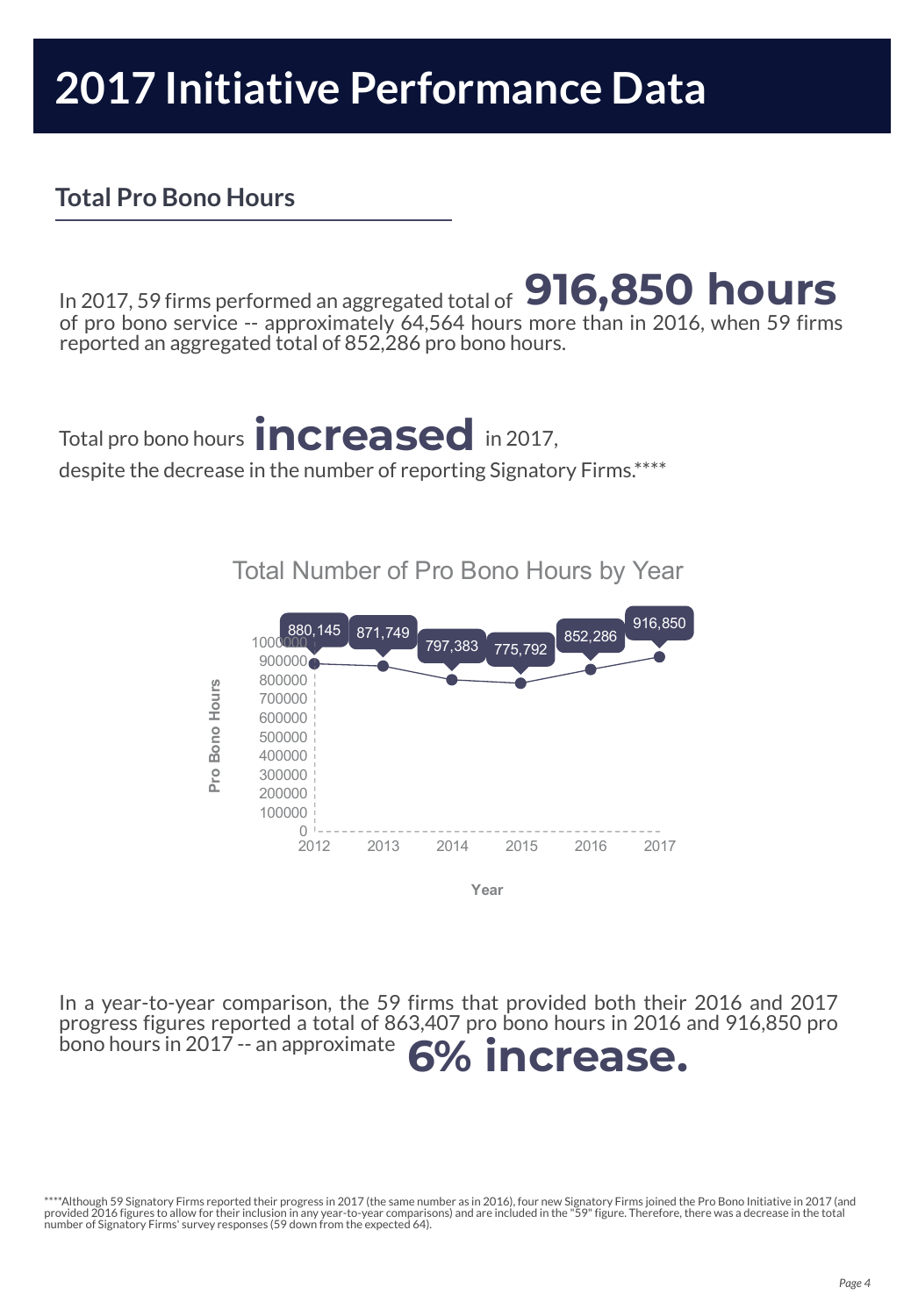#### **Average Pro Bono Percentage**

In 2017, 55 of the 59 reporting Signatory Firms provided enough information to verify whether they achieved the 3% or 5% benchmarks set by the Initiative.

**5.1%** hours increased significantly in 2017, and firms contributed an average of Viewed as a percentage of total paying client billable hours, pro bono of their billable hours to pro bono work.



- **19** reporting firms contributed between 3% and 4.9% of their billable hours to pro bono work in 2017 -- meeting or exceeding the first benchmark set by the Pro Bono Initiative.
- **21** reporting firms contributed between 3% and 4.9% of their billable hours to pro bono work in 2016.
- **27** reporting firms contributed 5% or more of their billable hours to pro bono work in 2017 -- meeting or exceeding the highest benchmark set by the Pro Bono Initiative.
- **21** reporting firms contributed 5% or more of their billable hours to pro bono work in 2016.



in the number of Signatory Firms that met or exceeded the 5% benchmark.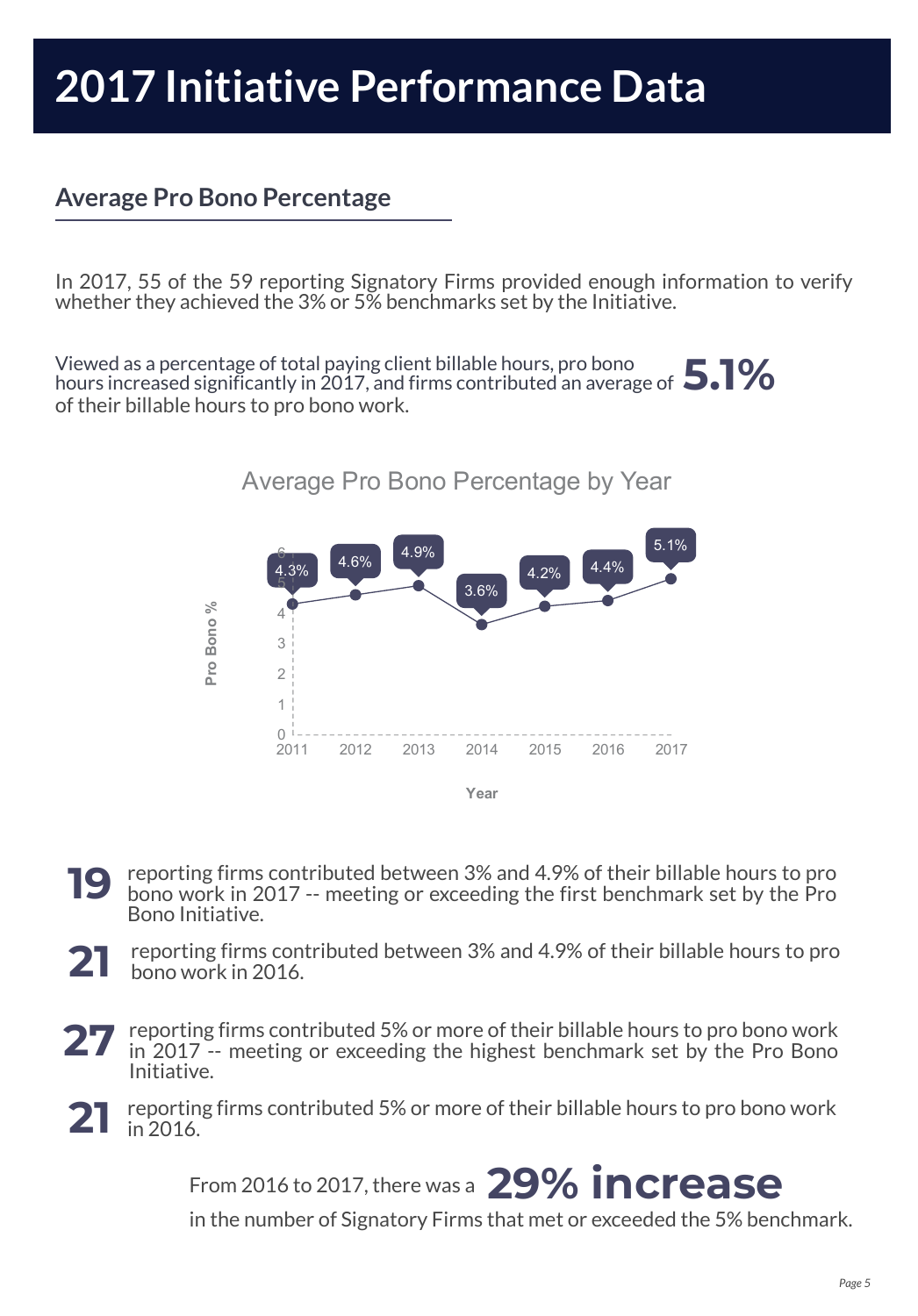#### **Pro Bono Percentage Distribution**

In 2017, 55 of the 59 reporting Signatory Firms provided enough information to ascertain their percentage of total paying client billable hours dedicated to pro bono work ("pro bono percentage"). The distribution below charts the pro bono percentage for each of those 55 firms.

Although Signatory Firms set a minimum pro bono goal of 3% or 5% of total paying client billable hours, the distribution unfortunately shows that 9 firms did not meet the minimum 3% benchmark set by the Initiative. On the other hand, 3 firms reported dedicating more than 10% of paying client billable hours to pro bono work, demonstrating an outstanding commitment to pro bono service.



#### Pro Bono Percentage Distribution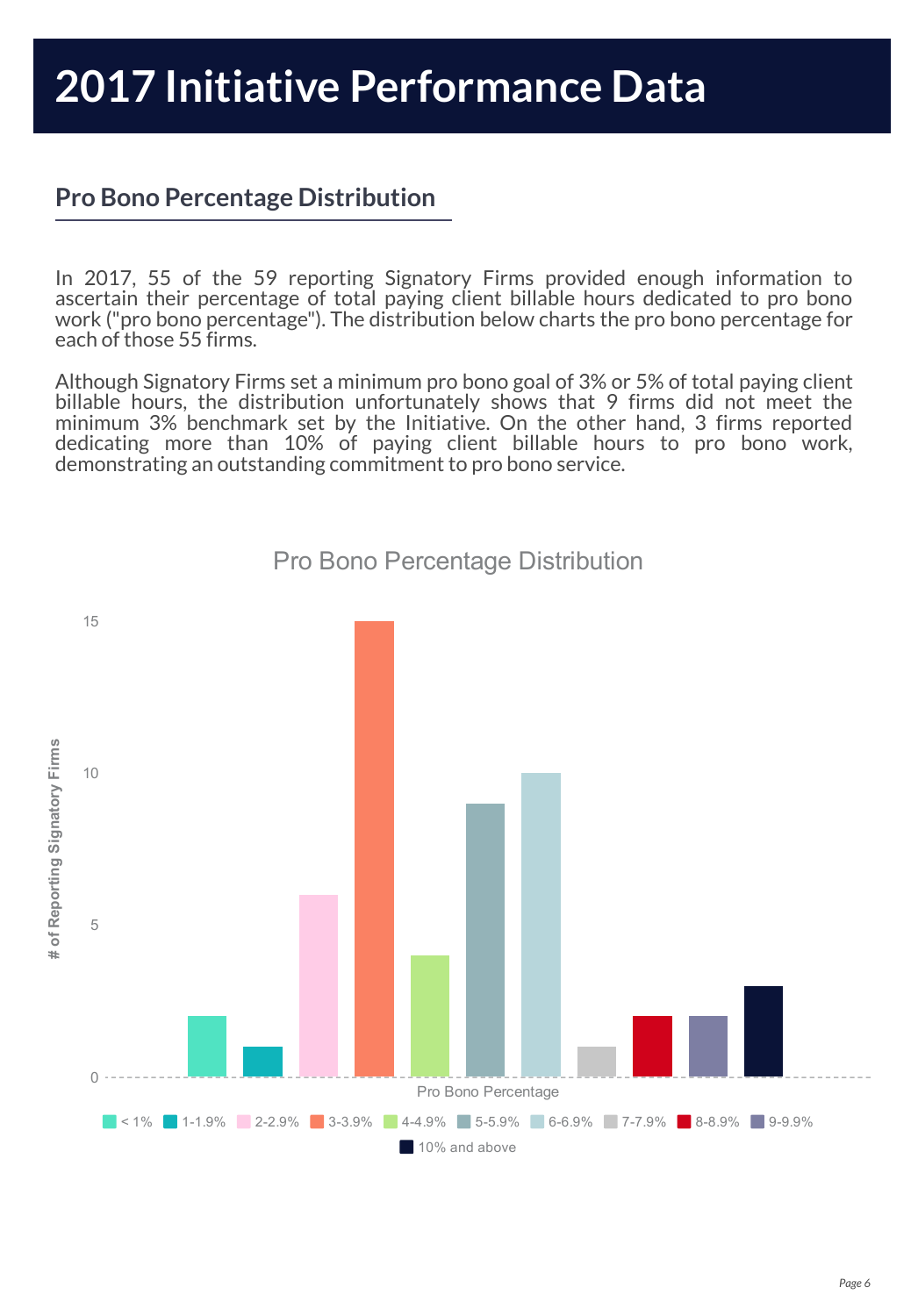#### **Attorney Participation**

In 2017, a total of

In 2017, Signatory Firms reported 10,200 attorneys in their D.C. offices, a decrease from 10,907 total attorneys in 2016.



participated in pro bono at reporting Signatory Firms, including 2,906 partners; 4,055 associates; 912 counsel; and 255 staff attorneys and other attorneys. By comparison, a total of 8,874 attorneys at reporting Signatory Firms participated in pro bono in 2016.

The number of attorneys participating in pro bono legal work **decreased** between 2016 and 2017.



Approximately **80%** of attorneys in the reporting firms participated in pro bono work in 2017, a decrease of approximately 1 percentage point from attorney participation in 2016.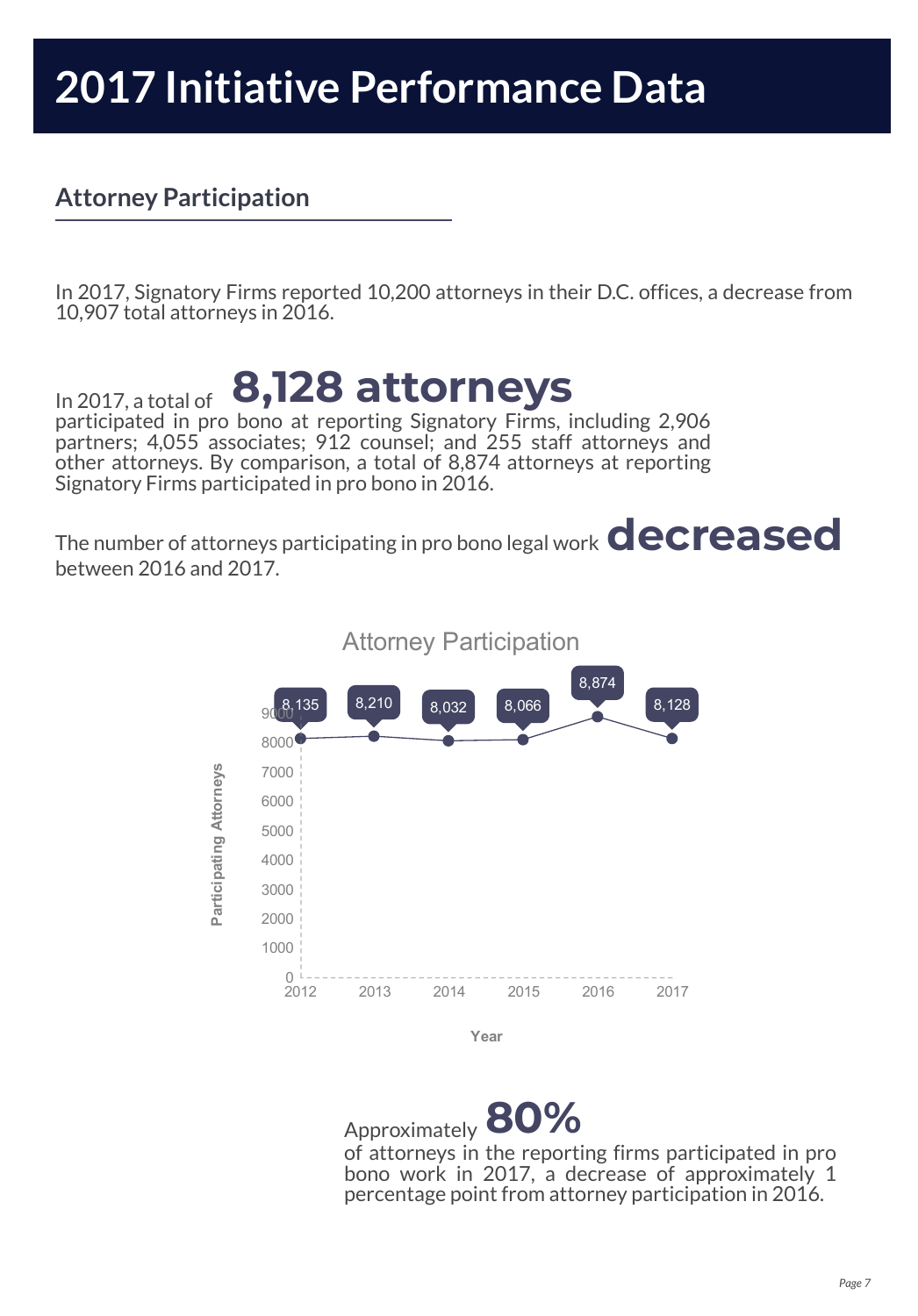#### **Average Pro Bono Hours Per Attorney**

In 2017, the average number of pro bono hours was **90 hours**

per attorney, which is a significant increase from last year's average of 78 pro bono hours per attorney.

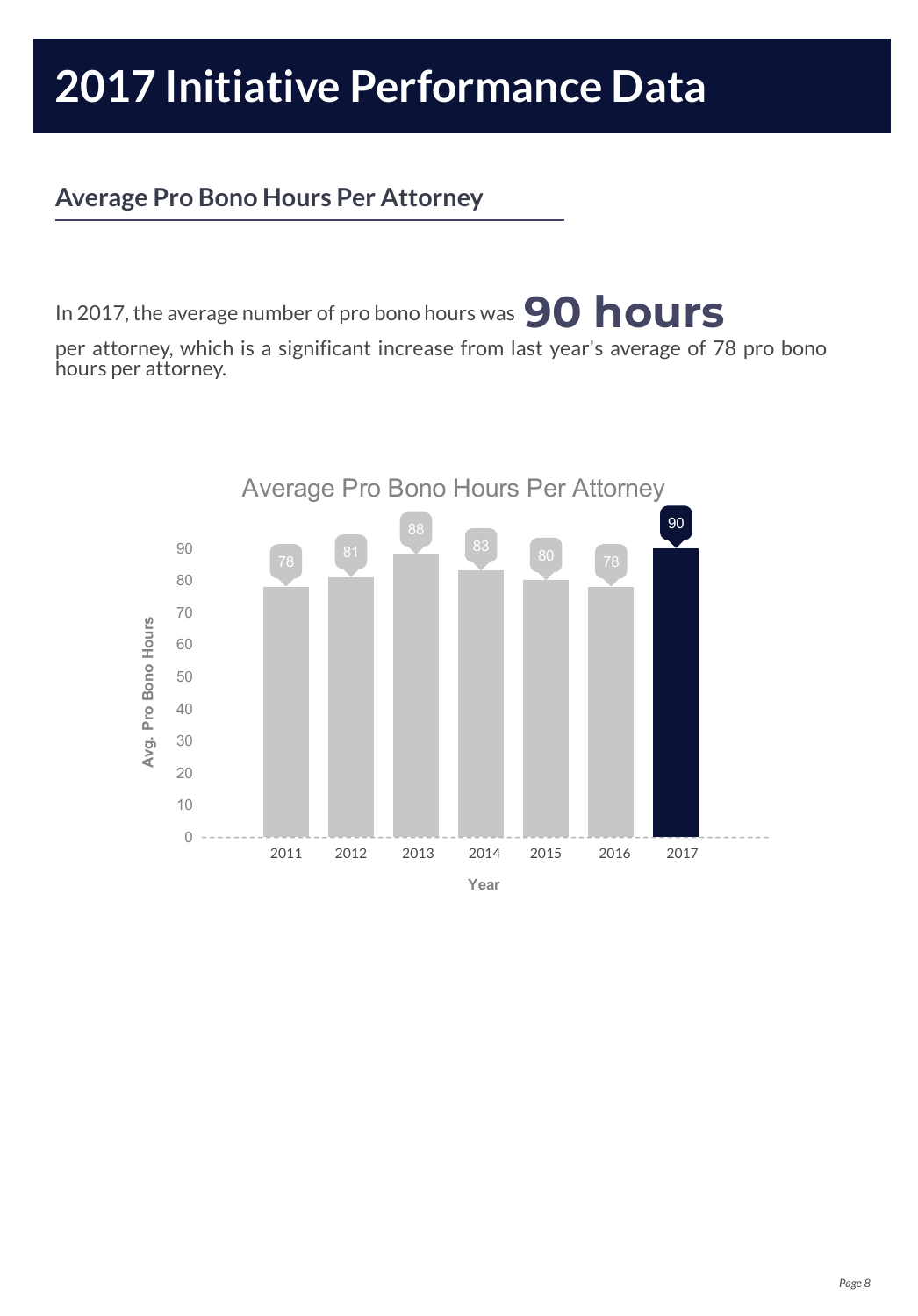#### **Service to Persons of Limited Means or Organizations That Serve Them**

In 2017, <sup>59</sup> firms reported approximately **598,394**

actual or estimated hours of pro bono service to persons of limited means or the organizations that serve them.\*\*\*\*\*

### Approximately **65% of all pro bono time** in <sup>2017</sup>

was devoted to those of limited means or organizations serving them, showing that, collectively, Signatory Firms are meeting their Initiative commitment to devote a majority of their pro bono time to persons of limited means.

**52** reporting Signatory Firms provided an actual or estimated number of pro bono hours dedicated to persons of limited means or organizations that serve them.

**50 out of 52** of these same reporting Signatory Firms dedicated greater than 45% of their pro bono hours to persons of limited means or organizations that serve them.

**87%** of reporting Signatory Firms dedicated over half of their pro bono hours to persons of limited means or organizations that serve them.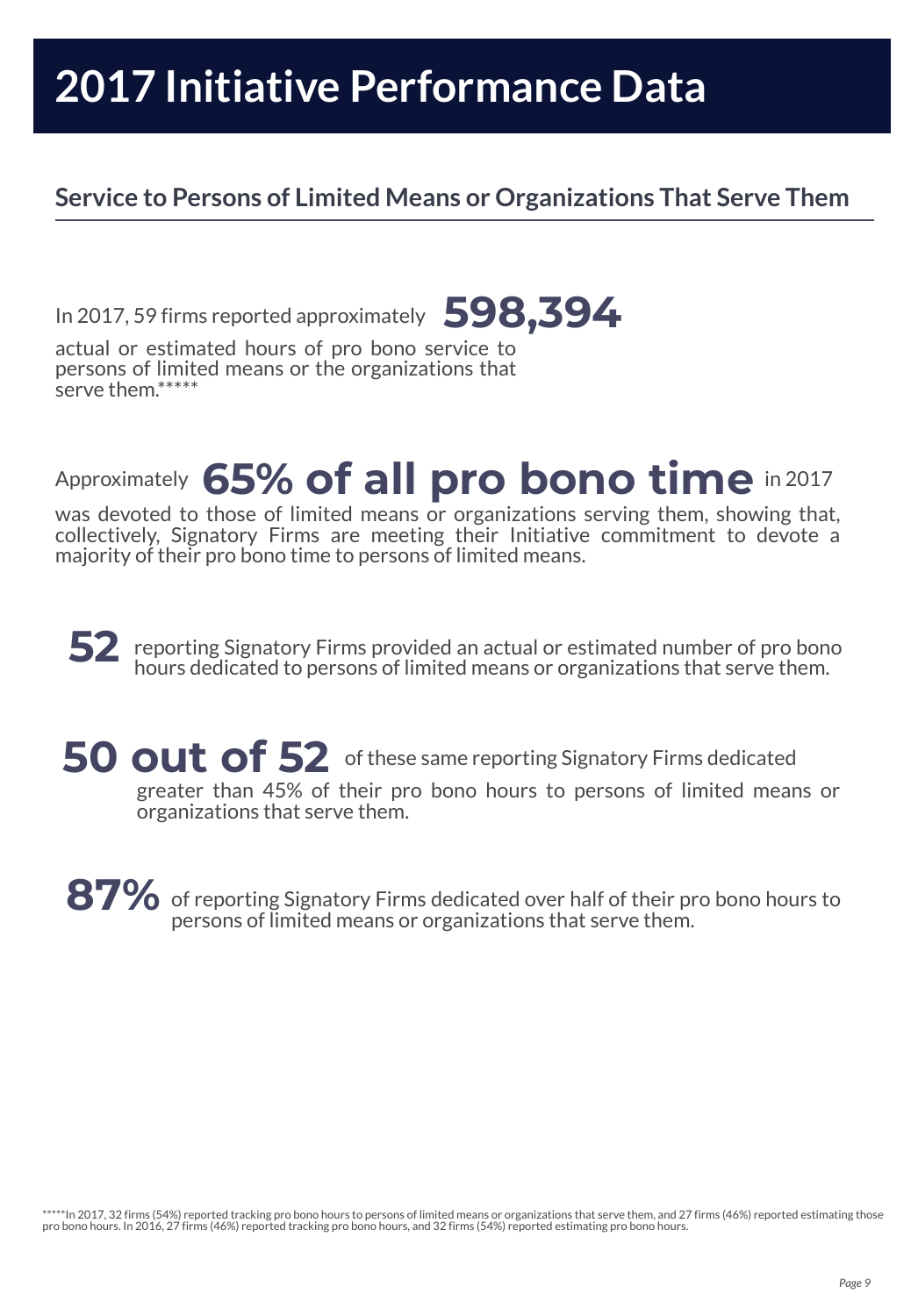#### **Innovative Pro Bono Activities**

In 2017, Signatory Firms strived to meet the Initiative goal of undertaking or increasing their involvement in

### **one or more specific pro bono activities**

to increase their pro bono legal services. Of the firms that responded, the following indicates the number of innovative pro bono activities -- a partnership with a corporate in-house department (10); a D.C. office-wide signature project (10); a rotation/fellowship/externship program (7); or other (9) -- undertaken in 2017:

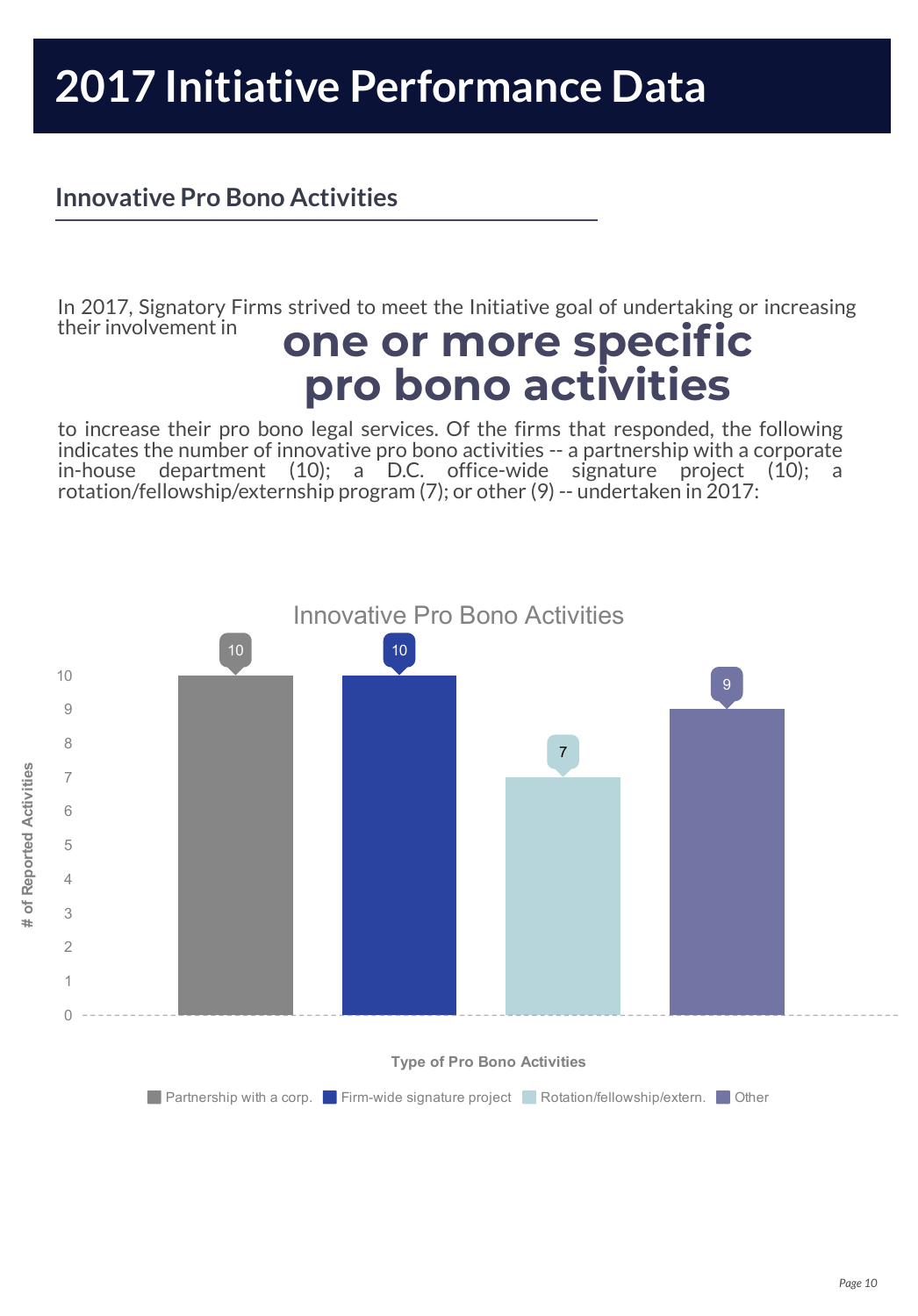#### **Innovative Pro Bono Activities**

The following are examples (reprinted with permission from each firm) of other innovative pro bono activities that Signatory Firms had undertaken in 2017:



" We launched partnerships with Exelon, AT&T, and Freddie Mac. We also launched a partnership with Superior Court's Veterans Navigator; launched with the Public Defender Service the Incarceration Reduction Amendment Act Project; and launched with the Legal Aid Society the Sidley Austin Appellate Advocacy Fellowship."

#### *- Sidley Austin LLP*

"We teamed with in-house departments and nonprofit organizations to offer pro bono immigration legal clinics."

*- DLA Piper LLP*





**Estimate 13 Schools to launch legal clinics in VA Medic** " Our D.C. office attorneys collaborated with The Veterans Consortium Pro Bono Program, Veterans Legal Assistance Project: Neighborhood Legal Services Program, and law schools to launch legal clinics in VA Medical Centers. Before 2016, no local legal aid provided pro bono representation to veterans residing in D.C. ; we have helped more than 500 veterans since launching the clinic. The VA and The Veterans Consortium, along with Duane Morris as a strategic partner law firm, are working to expand access to free legal clinics in VA Medical Centers across the country."

*- Duane Morris LLP*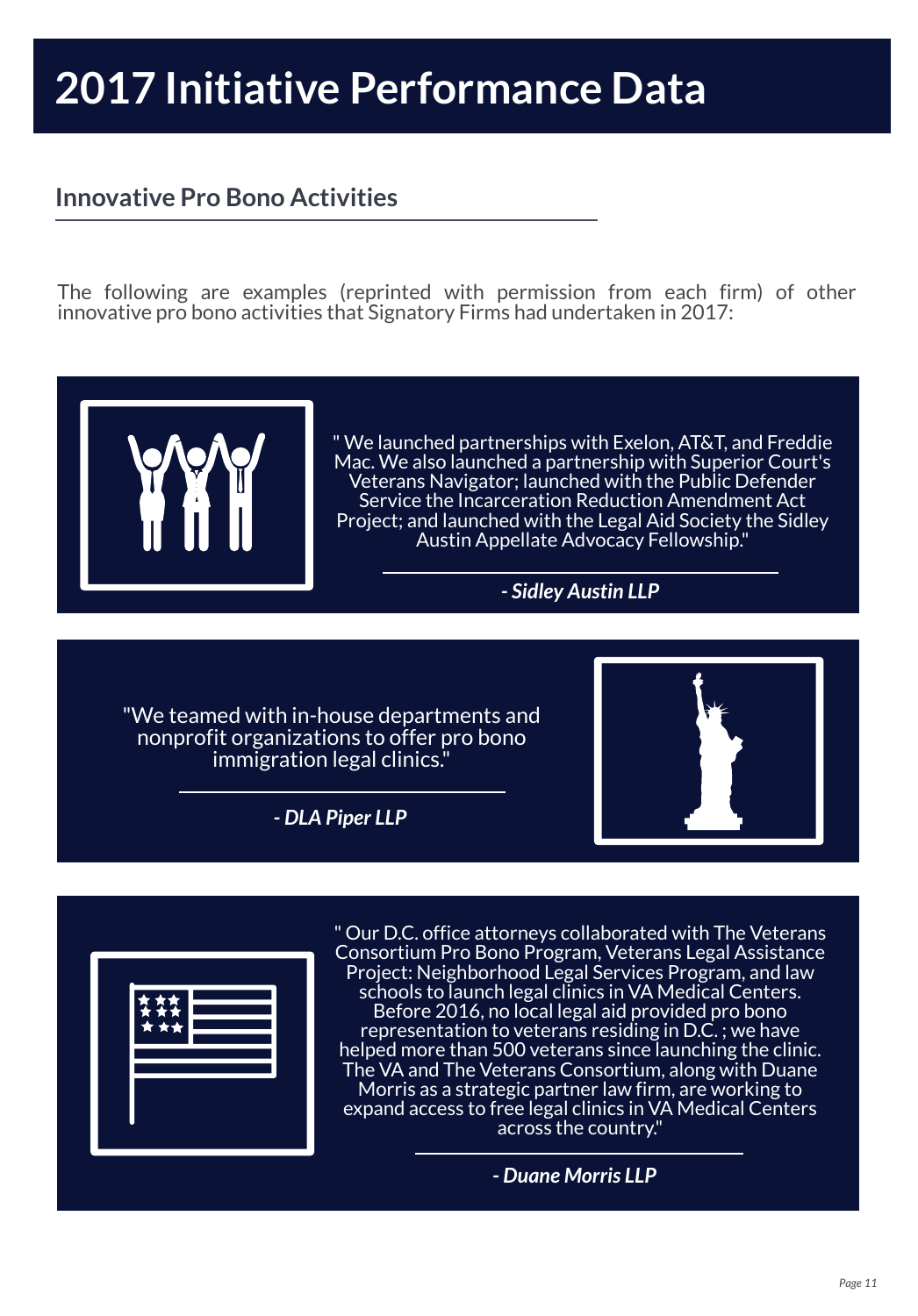In 2017, law firm pro bono trends were generally positive, reflecting the commitment of D.C.'s largest law firms to improve the delivery of pro bono legal services in the District of Columbia. The findings in this report provide important insights into the role of law firms in addressing the public's unmet need for legal services.

#### **Notable Trends in 2017**

- A significant increase in the total number of pro bono hours -- the highest since 2012
- A significant increase in the average pro bono percentage -- the highest since 2011
- A significant increase in the number of average pro bono hours per attorney -- the highest since 2011
- 87% of reporting Signatory Firms devoted over half of their pro bono hours to persons of limited means or organizations that serve them
- A decrease in the absolute number of attorneys participating in pro bono (down from 2016), but only an one percentage point decrease in the percentage of attorneys devoting time to pro bono work (81% down to 80%)

#### **Key Takeaways**

A majority of Signatory Firms met or exceeded their Pro Bono Initiative benchmarks (3% or 5%), indicating that pro bono is a critical component of law firm culture in the District. However, many of the same firms that did not meet their pledged Initiative benchmarks last year also did not meet their benchmarks this year. We urge firms to think strategically about how to increase their pro bono efforts over the next year. We recommend that D.C. firms consider designating an individual responsible for managing the firm's pro bono program.

While the number of attorneys participating in pro bono in 2017 decreased from 2016, the report's data suggest that attorneys who did participate in pro bono in 2017 devoted more time to those efforts than at any other time since 2011. Two record-breaking statistics - total pro bono hours and average pro bono percentage -- also serve as strong indicators that D.C. firms expanded their commitment to pro bono service in 2017.

In a time of increased need for pro bono legal service, we encourage D.C. firms to devote the majority of their pro bono hours to persons of limited means or organizations that serve them. We also suggest that Signatory Firms recognize the unmet need in our own community for pro bono help. Whether it is providing guidance to nonprofit organizations that serve our low-income neighbors or representing some of the thousands of pro se litigants in local courts, we encourage pro bono that begins at home.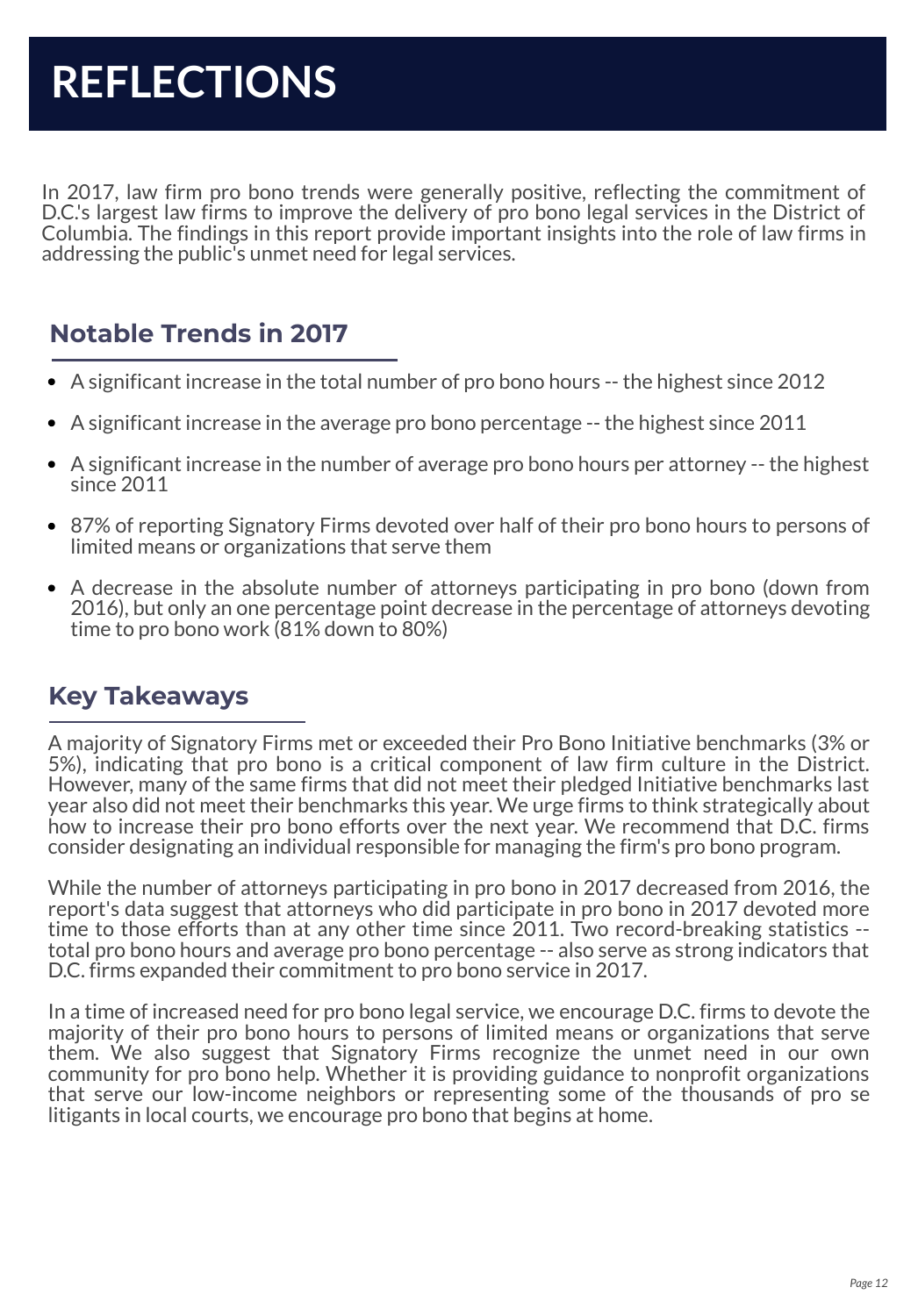### **2017 Pro Bono Initiative Survey Questions**



Pro Bono Initiative Survey for Calendar Year 2017

This survey is intended to measure the level of pro bono activity of law firms with offices in the District of Columbia. For purposes of this survey, we use the definition of "pro bono work" in the Pro Bono Institute's® Law Firm Pro Bono Challenge, Statement of Principles No. 7: http://www.probonoinst.org/wpps/wp-content/uploads/law firm challenge commentary.pdf.

| * 1. Firm Information        |  |
|------------------------------|--|
| Firm Name                    |  |
| D.C. Street Address          |  |
| Address 2                    |  |
| Zip                          |  |
| Phone                        |  |
| Primary Pro Bono Initiative, |  |
| Contact                      |  |
| Primary Contact Email        |  |
| Secondary Pro Bono           |  |
| Initiative Contact           |  |
| Secondary Contact Email      |  |

\* 2. Please state the total hours the attorneys in your firm's D.C. office spent on pro bonowork in 2017. Please do not use commas, percentage signs, or decimals when entering your values.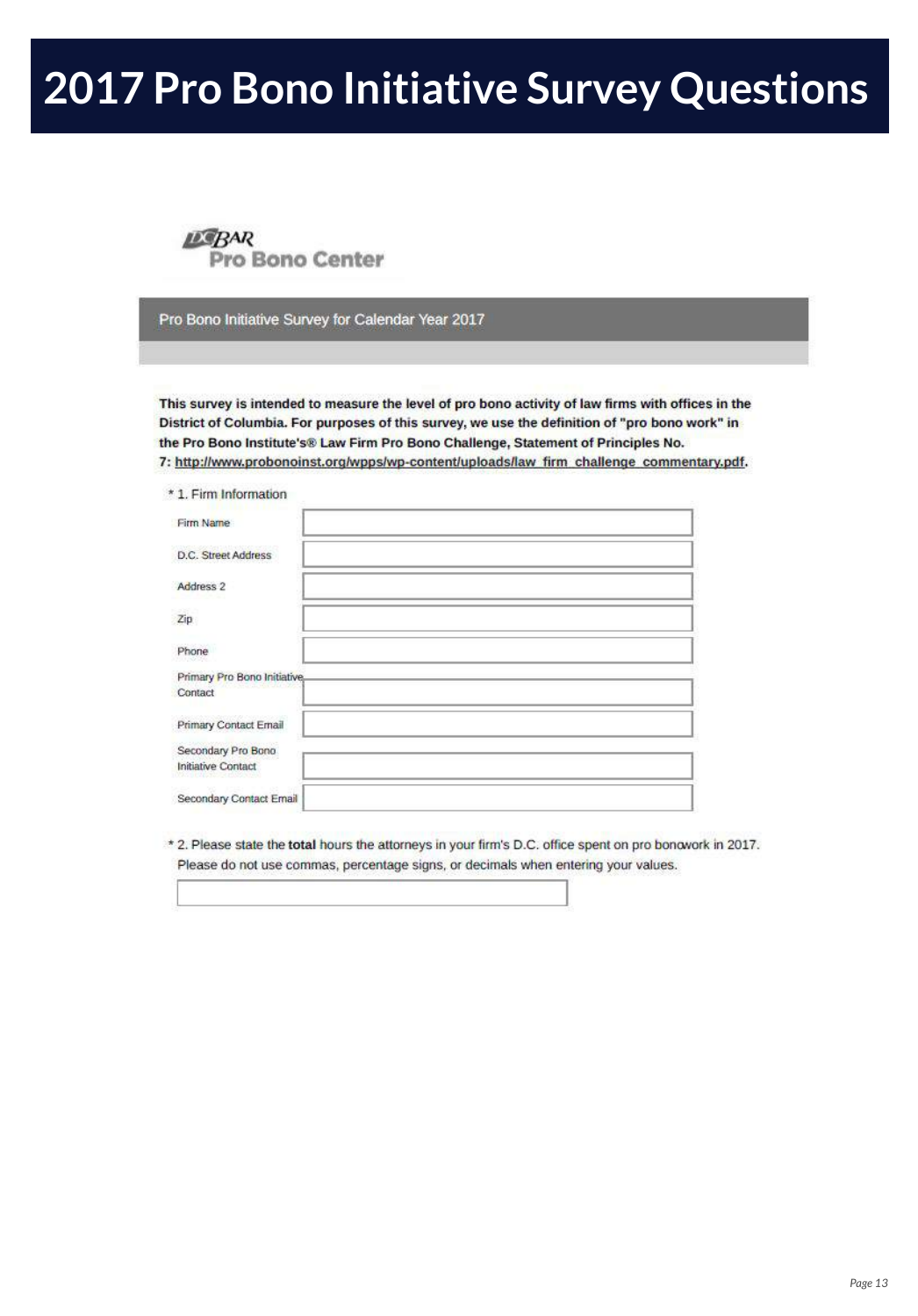### **2017 Pro Bono Initiative Survey Questions**

\* 3. In addition to the number of pro bono hours, please also provideone of the following metrics:

| % of total paying client<br>billable hours dedicated to<br>pro bono work (from 0 to<br>100) for your firm's D.C.<br>office in 2017 |  |
|------------------------------------------------------------------------------------------------------------------------------------|--|
| Total paying client billable<br>hours for your firm's D.C.<br>office, including hours<br>dedicated to pro bono<br>clients, in 2017 |  |

\* 4. Does your firm's D.C. office track the number of pro bono hours dedicated to those of limited means or organizations that serve them, or are you providing an estimate?

| Tracked |
|---------|
|         |

Estimated O).

\* 5. Of the total number of attorney pro bono hours performed during the reporting period, how many hours were provided to those of limited means or organizations that serve them?

\* 6. Please state the number of attorneys in your firm's D.C. office as of December 31, 2017.

\*For purposes of Questions 6 and 7, staff/other attorneys refers to practicing attorneys who are employees of the firm but who are not on a partnership track. This category does not include attorneys employed via an agency who are not firm employees.

Enter 0 if there are no attorneys for a category.

| Partners              |  |
|-----------------------|--|
| Associates            |  |
| Counsel               |  |
| Staff/Other Attorneys |  |